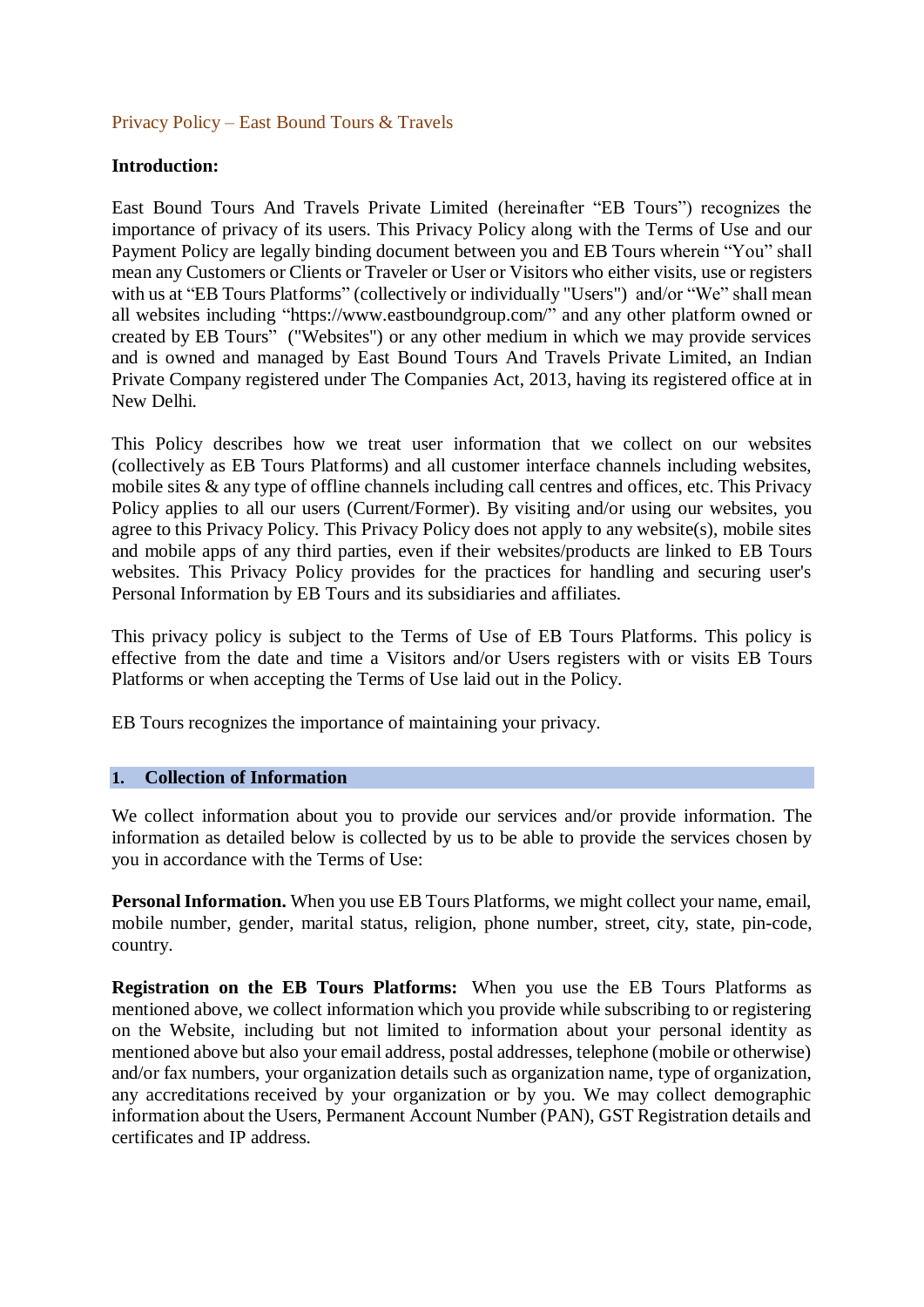**Other Information.** When you transact through our platform for availing any services or buying any product, then following information might be collected:

- Transactional history about your e-commerce activities, buying behaviour and banking details.
- Your usernames, passwords, email addresses and other security-related information such as answers to personal hint questions for remembering passwords.
- Information pertaining any other traveller(s) for who you make a booking through your registered account, you must confirm for the respective traveller(s) for whom a booking has been made, has agreed to the sharing of information to us and further be shared by us with the concerned service provider(s).
- In case of Visa services, ticket booking services then we might collect copies of your passport, bank statements, originals of the filled in application forms, photographs, and any other information which may be required by the respective embassy or airlines to process your visa/ticketing application.
- In case of Hotel booking then copies of your government identification like Aadhar, driving license, election card, passports, etc., or any other information as may be required by the respective hotels for reservation purposes like date of birth, destination/origin of travel and place of residence and/or payment mode information.

**Medical Information**. As per travel requirement of different countries and service providers, (Airlines/hotels/embassies) we might require your medical information stated below at the time of any booking:

- Vaccination Certificates: At the time of booking any services or visa application or at the time of travel, we might require information on relevant vaccination required to visit a particular country/region, etc. such as Covid-19 Vaccination status, Yellow Fever, Polio and certificate, etc.
- Medical information or test reports for any existing diseases and medication along with Doctors certificate in certain cases as may be required by relevant airlines, country/ region authorities, etc.

**Payment Information.** We collect your payment methods along with other relevant payment information required when you subscribe to EB Tours Platforms. We may also collect your credit card number or debit card number or their expiry date or bank account details or any relevant information when the payment method is accepted by you on our payment gateway at EB Tours Platforms. Any credit card/debit card information will be obtained and processed by our online payment partner CC avenue.

Posted Information. We may collect information available about you in a public space i.e. social media channels (as may be permitted to be received as per your account settings) as a part of your account information or through registration form available on EB Tours Platforms. You may choose not to provide us certain information but then you might not be able to take advantage of some of our features. We use the information that you provide for responding to your requests, customizing services for you, improving our platform, for any communication, etc.

**Automatic Information.** We may collect information about your IP address and browser. We might look at sites you surf, duration of time spent on our website, pages accessed or what site you visit when you leave us. We might also collect the type of devices you are using, or the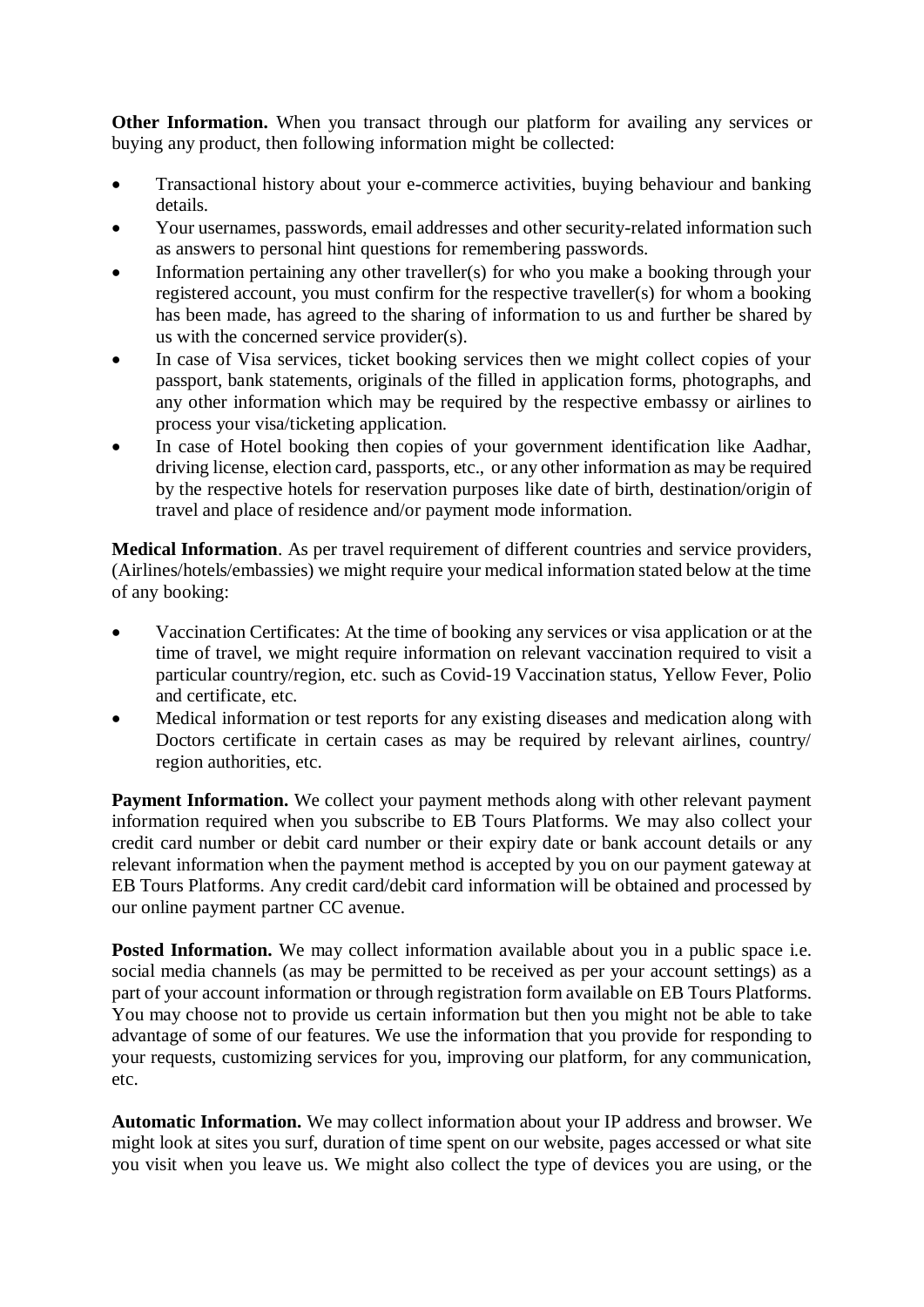version of the operating system your computer or device is running. When you use the Platform, your device if automatically provides any information to us, we might collect the same for customizing our response to you.

# **2. Controllers of Personal Information**.

Any information provided to or gathered by EB Tours Platforms under this Privacy Policy shall be stored and controlled by EB Tours Private Limited (the data controller) on servers maintained by AWS (Amazon web servers) or any other server as may be used by EB Tours from time to time.

# **3. Ways to Collect Information**

# **Direct Information.**

- Through Registration Forms : In our websites wherein, you are required to fill registration form, the information may be collected directly from you when you register or subscribe as a User
- Through Booking Forms: The information may be collected when you fill out our registration forms, booking information, or provide us with other personal information actively or provide various documents required for identification for any booking or registration at EB Tours Platforms
- We also collect information if you post a comment on our websites or through your questions as may be received by us through phone or email or through chat bots and may be asked for creating an account, subscribing for email alerts and/or newsletters.

**Passive Information.** The information may be collected through the use of tracking tools like Google Analytics, Google AdWords, Google webmaster, browser cookies and web beacons, SEO Tools for collecting information about your usage of our EB Tours Platforms (website)

**Information from third parties.** The information may be gathered from third party websites, social media, our affiliate/associate systems, etc.

**Cookies.** We may use "cookies" and obtain information when your Web browser accesses EB Tours Platforms or advertisements. The information may be used for our internal analysis, technical administration, user administration, research and development, to provide you with some location wise services such as advertising, search results, and other personalized content. You may adjust your internet browser to disable cookies. If cookies are disabled you may still use the EB Tours Platforms, but some Platforms may be limited in the use of some of the features.

# **4. CONSENT FROM USER**

Any information provided by the users at EB Tours Platforms has to be provided after obtaining free, informed, and unambiguous consent from the relevant customers/service users. For the same, while agreeing to our Terms and Policies, by clicking on clickwrap methods having utilize checkboxes and a labelled button for accepting Terms of User, Payment Policy and applicable Privacy Policy shall deemed to be taken as free, informed and unambiguous consent by the User.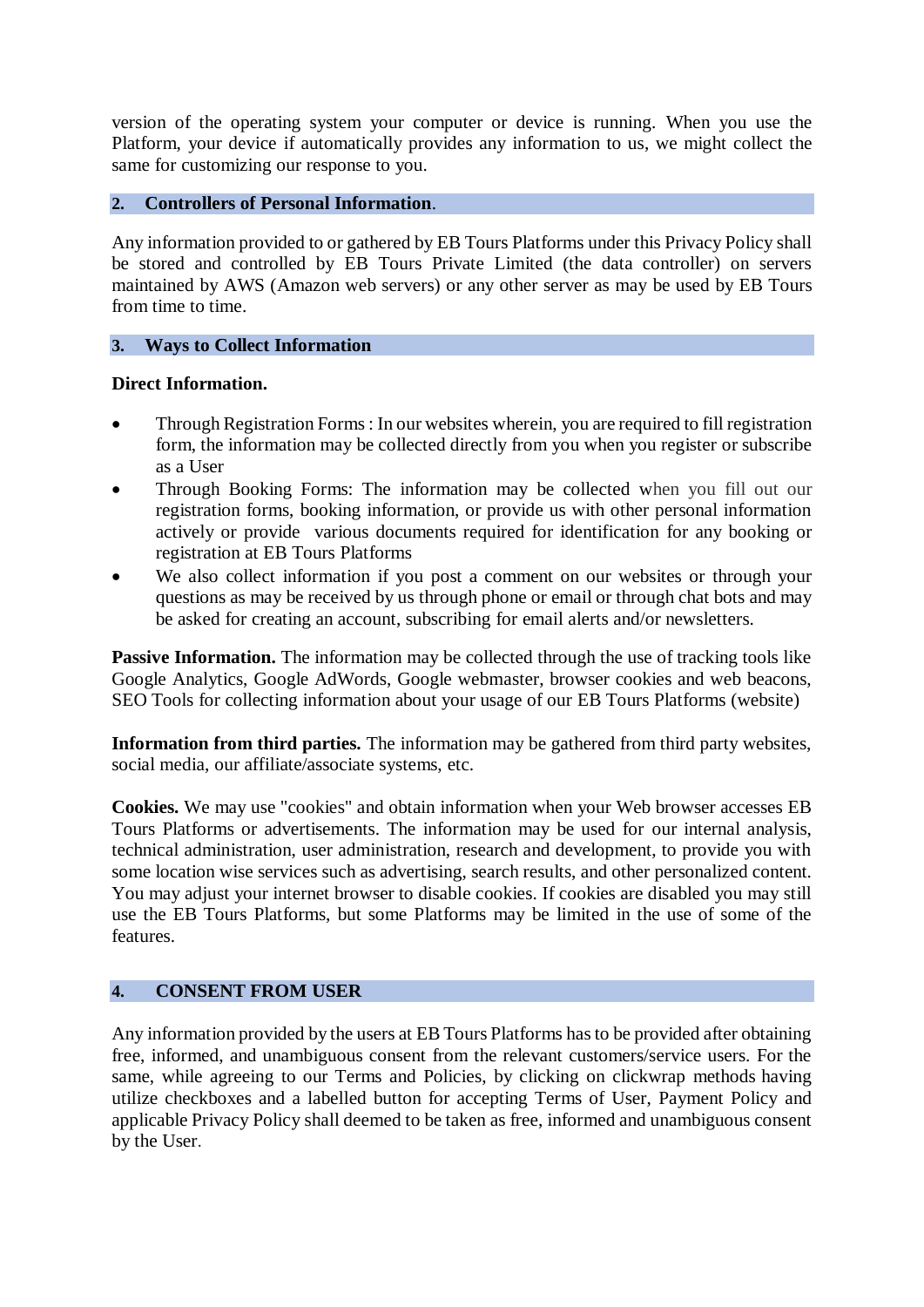#### **5. Use of your Information**

**Transactional Communications.** The information provided by you will be used to contact you for confirmation of services acquired such as:

- Travel/Tour Bookings: While making bookings in airlines, hotels, tour packages or any other travel means, we may use any Personal Information, payment information, or any other as mentioned above, etc. as provided by you. The information may be used to confirm your reservations with respective service providers and providing status on your transactions and booking confirmations either via emails, messages or WhatsApp or any other messaging service; send any updates or changes to your booking(s).
- The information provided by you will be used to contact you for confirmation of availing our Services or making . We might send you emails or SMS about your account balance in the case of Members and payment dues. We may communicate with you by any medium for certain purposes such as completion of any incomplete transaction; for offering new products or services; contacting for taking service feedback.

**Commercial Use.** The information provided by you, including Personal Information or any Sensitive Personal Data or Information, should be voluntary. We may use the information for the purpose of providing the services to different users based on their end-use such as for commercial purposes, for research, statistical analysis and business intelligence purposes and also to provide Users better way of booking and for obtaining feedback in relation to service providers and vendors, etc.

**Responding to requests or questions.** The information may be used for any queries, complaints, objections, suggestions or demands made by you on our platform.

**Improvement in our products & services.** The information will be used to customize your experience with us. This could include any content posted on our Platforms based upon your preferences. The information may be used to make EB Tours Platforms and/or our services better. We might collect information through comments/suggestions from Users available at our Online Platforms or through other offline Sales Channels, to develop a better product and services.

**Security purposes.** The information may be used to protect our company, our users, or our Platforms.

**Marketing and Promotional Purposes.** We might send you information about special promotions or offers or referral policies. We might also tell you about new products or services or travel offers. These might be our own offers or products/services, or any third-party offers or products we think you might find interesting. We may send you periodic marketing emails, newsletters and exclusive promotions offering special deals. EB Tours platforms might provide travel related reward programs or any other rewards and for such promotional offers and rewards, we might send/share or use your information with any third party.

**Legal Use.** The information shall be used as may be permissible by law.

**Automatic Sharing.** We may share the information uploaded on your profile which shall be attached with Agent Registration Code (ARC) and/or any Username created by the user of relevant Platforms and hence whenever and wherever, you share your (ARC) or Username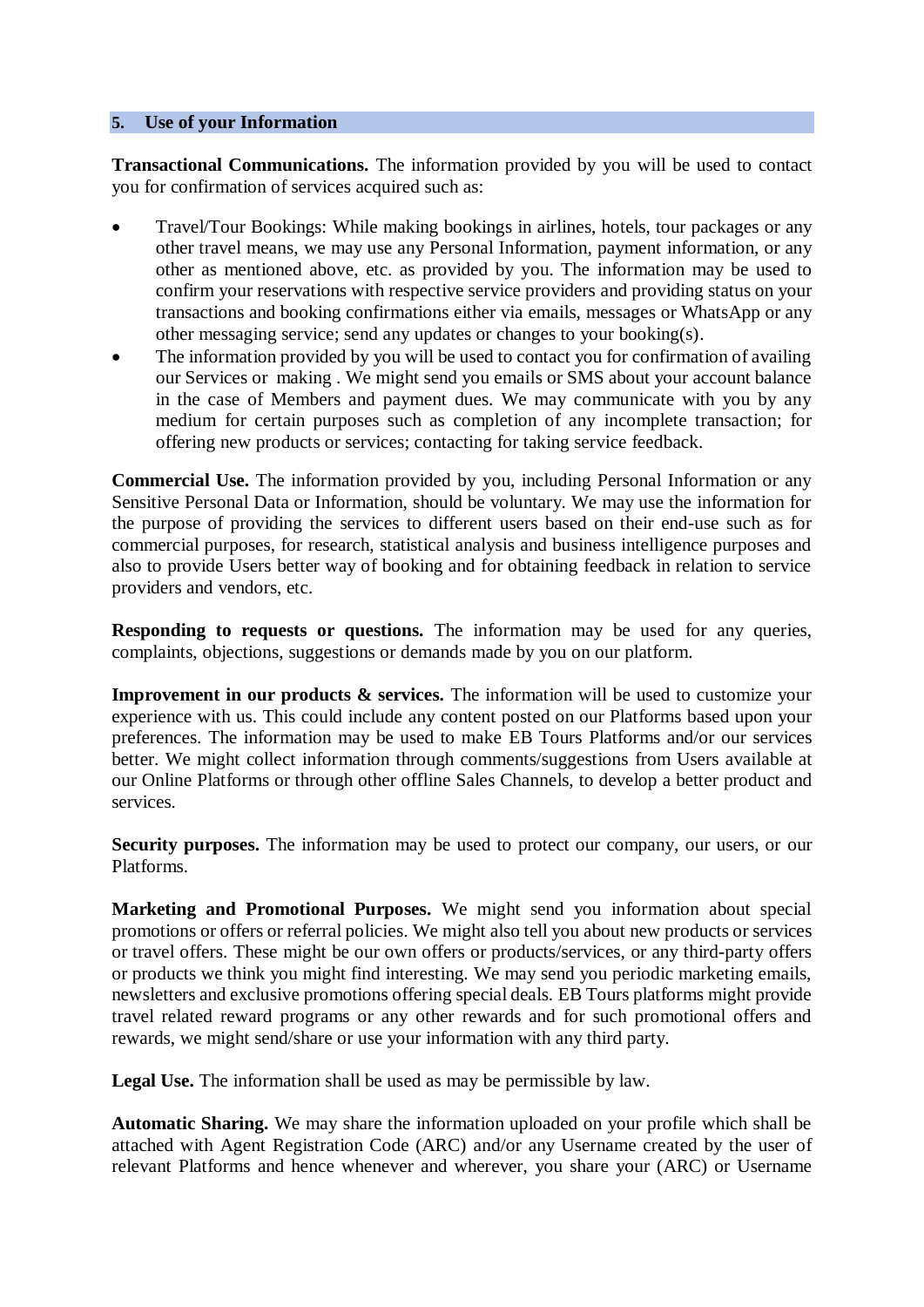along with your registered Phone number, that person can have access to all your provided details in a prescribed format. In this case, the EB Tours Platform system cannot restrict the usage.

**Deleting data.** If your data is no longer required by us or if their storage is not allowed due to any legal reasons, we will delete them. However, any lawfully collected data shall be an exception to this as that information may be required to be stored for legal reasons.

Also please note that for every deletion, the data may initially be blocked and finally be deleted with a time delay in order to prevent accidental deletions. For technical reasons, data may be duplicated in backup file, etc. Copies of the which shall also be deleted but there might be a technical delay.

## **6. Rights of User**

**Rights to object/rectification/deletion.** You have the right with regard to your personal information to request correction, deletion or restriction in accordance with statutory provisions. We also provide you with your data in a structured, common and machine-readable format. If we use your information based on your consent, you may revoke your consent at any time and request the deletion of such information. After the revocation, we shall no longer use your data for this purpose. You have the right to object to the processing of your personal data, as far as there are reasons for this arising from your particular situation. In case of a legitimate objection, we will no longer process the personal data.

**Right to children privacy.** We shall not knowingly collect any personal information from anyone under the age of 18 years. In case you are a parent or guardian of a minor and you are aware that your child has provided us with Personal Data, please contact us. If we become aware that we have collected Personal Data from children without verification of rightful consent, we shall try to remove that information from our servers.

**Exception to Deletion.** There are certain restrictions on users at EB Tours Platforms in certain cases such as:

- If any registered user wishes to delete his or her account but is affiliated with any registered corporate or entity user, the deletion of particular user information or account shall be restricted; or
- If any professional user wishes to delete the account or transaction details or any other information maintained or provided at EB Tours Platforms in cases where the professional user has provided any professional products or services to any other user, then EB Tours has the right to restrict such deletion and shall be subject to EB Tours discretion and applicable legal provisions.
- In case of any legal matter, etc. deletion shall be restricted and information can be maintained and protected by EB Tours as back-up data.

The other rights on information are provided at terms of use (user agreement) of EB Tours Platforms which shall describe the rights of both users and EB Tours.

# **7. Eligibility to use EB Tours Platforms**

The User of EB Tours Platforms must satisfy the following eligibility criteria:

User must be a major in age as may be prescribed by law which he is subjected to.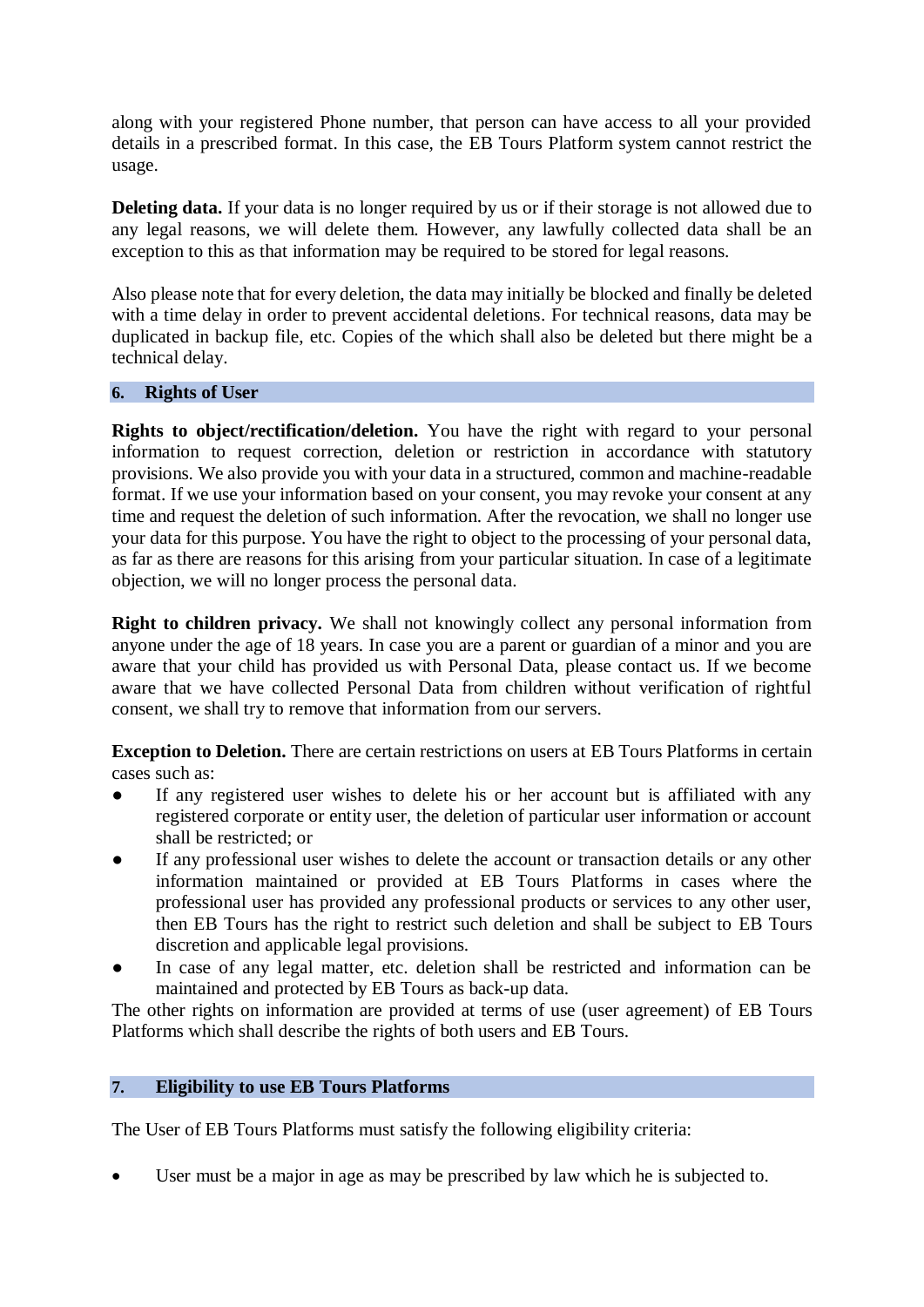- User must of sound mind.
- User must not have been disqualified by the law he is subjected to.

The user shall also be bound to fulfill the eligibility criteria as provided in Indian Contract Act, 1872.

# **8. Sharing of information**

**Service vendors.** The information might be shared with the vendors who help us in managing our online registration process or payment processors or transactional message processors or service providers such as airlines, hotels, bus service providers, cab rental, railways or any other vendors/travel agents who are responsible for fulfilling your booking. You authorize us to share your information with the said service providers and vendors. We at EB Tours do not authorize any service provider/vendor to use your information for any other purpose(s) except as may be for fulfilling their part of service. However, any information shared by the Third party (Service Providers/vendors) to any other party is beyond the purview and control of EB Tours as they process Personal Information as independent data controllers, and hence we cannot be made accountable for the same. You are therefore advised to review the privacy policies of the respective service provider or vendors whose services you choose to avail. Also, we share your information with the third party and to improve the website experience and for the benefits of the Users only to an extent permitted by law.

**Payment vendors.** The information may be shared with the vendors who help us in managing our online registration process or payment processors or transactional message processors. Some vendors may be based out of India.

**Business Affiliates and/or Successors.** The information may be shared with sponsors of our website/app or business associates or our business affiliates. The information provided may be used by our business partners as may be provided to them in accordance with their privacy policies. The information may also be shared with any legal successors (if any) of the business. For example, if our business is reconstructed in any manner, we may give our Users list as part of that transaction.

**Comply with law.** We might share any information provided by the Users due to following reasons:

- If required by law, by any enforcement authority for investigation, by court order or subpoena or in reference to any legal process;
- If required by a government agency or investigatory body requests or during investigating a potential fraud.
- If required by any regulatory, internal compliance and audit exercise(s)
- If required to secure our systems or protect data breach; or

**Reasons not described.** The personal information provided by the Users to EB Tours Platforms will not be provided to third parties without previous consent of the concerned party. Information of a general nature may however be revealed to external parties and shall be subject to User agreement.

# **9. Protection of Information**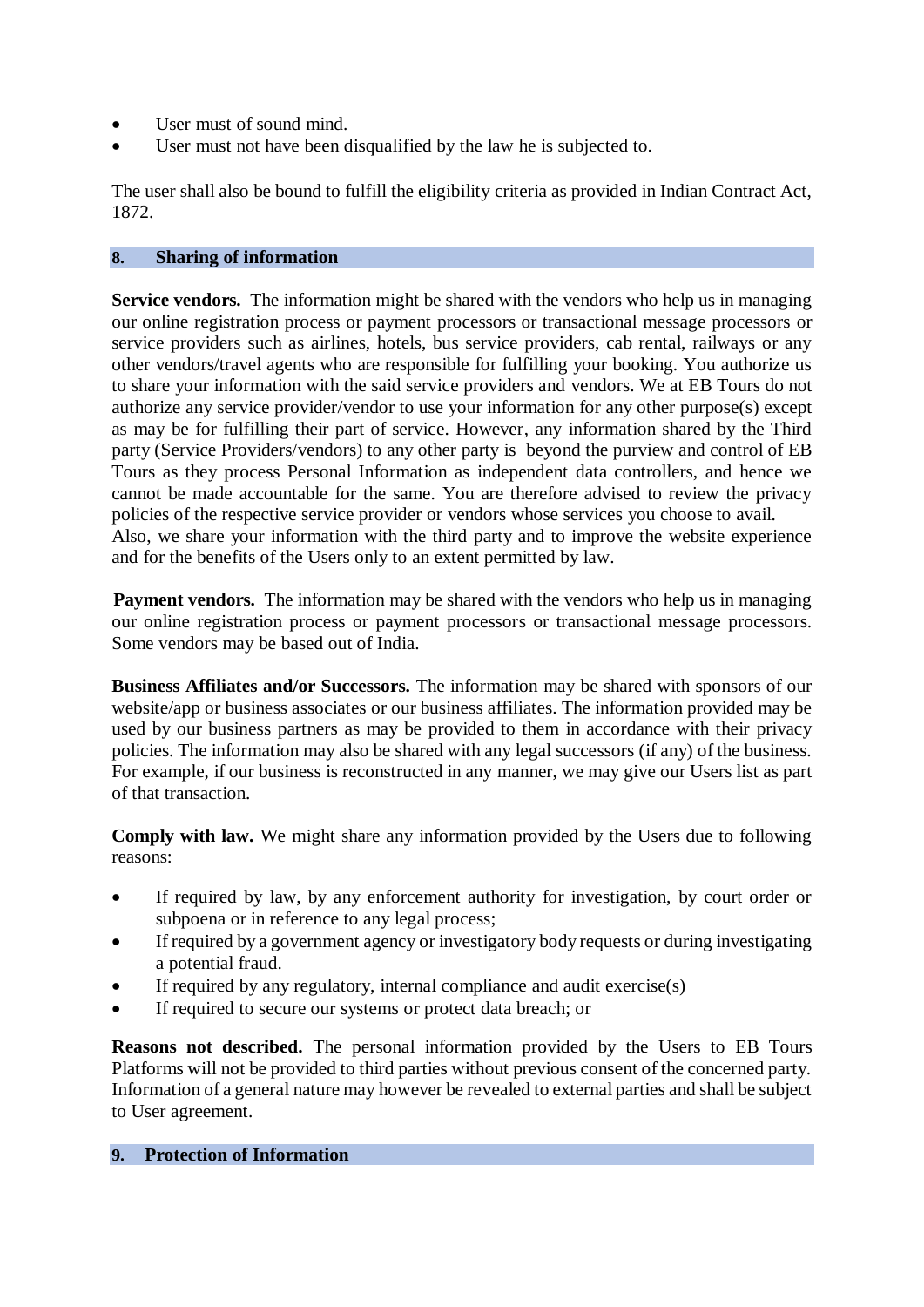Every effort will be made to keep the information provided by users in a safe manner, the information displayed on the EB Tours Platforms will be done so only after obtaining consent from users. Any person browsing the site generally is not required to disclose his identity or provide any information about him/her, it is only at the time of registration or availing services, the Users will be required to furnish the details in the registration form.

## **10. Withdrawal of consent**

The Users may withdraw their consent to submit any or all Personal Information or decline to provide any permissions on the EB Tours Website at any time. If users choose to do so then the access to the EB Tours Platforms may be limited and users may not use some features of the EB Tours platforms or EB Tours might not be able to provide the services to the users.

The Users may withdraw their consent by sending an email to [grievance@e](mailto:grievance@2hub.travel)astboundgroup.com

## **11. Third party sites**

At EB Tours Platforms, we have hyperlinks to various third-party websites, and if you click on one of the links to these websites, you may be taken to websites we do not control. This policy does not apply to the privacy practices of those websites. We request the users to read the privacy policy of other websites carefully as we are not responsible for any of these third-party sites.

#### **12. Grievance Redressal Mechanism**

In accordance with the Information Technology Act 2000 and rules made there under, the name and contact details of the officer handling grievances are provided below:

Name: Mr. Gurmeet Singh Email: [grievance@e](mailto:grievance@2hub.travel)astboundgroup.com Working Days: Monday to Friday

If you have any questions about this Policy or other privacy concerns or an issue is not solved within 10 workings days, then email to [info@e](mailto:info@2hub.travel)astboundgroup.com

#### **13. Disclaimer**

Users are solely responsible for maintaining the confidentiality of the User passcode, Unique Registration Number i.e. any user identification method and all activities and transmission performed by the EB Tours Platforms through his user identification and shall be solely responsible for carrying out any online or off-line transaction with their respective Customers. EB Tours assumes no responsibility or liability for their improper use of information relating to such usage of credit cards / debit cards used by the Members online / off-line. All the disclaimer mentioned in Terms of Use and Payment Policy of EB Tours Platforms shall be applicable.

# **14. Jurisdiction**